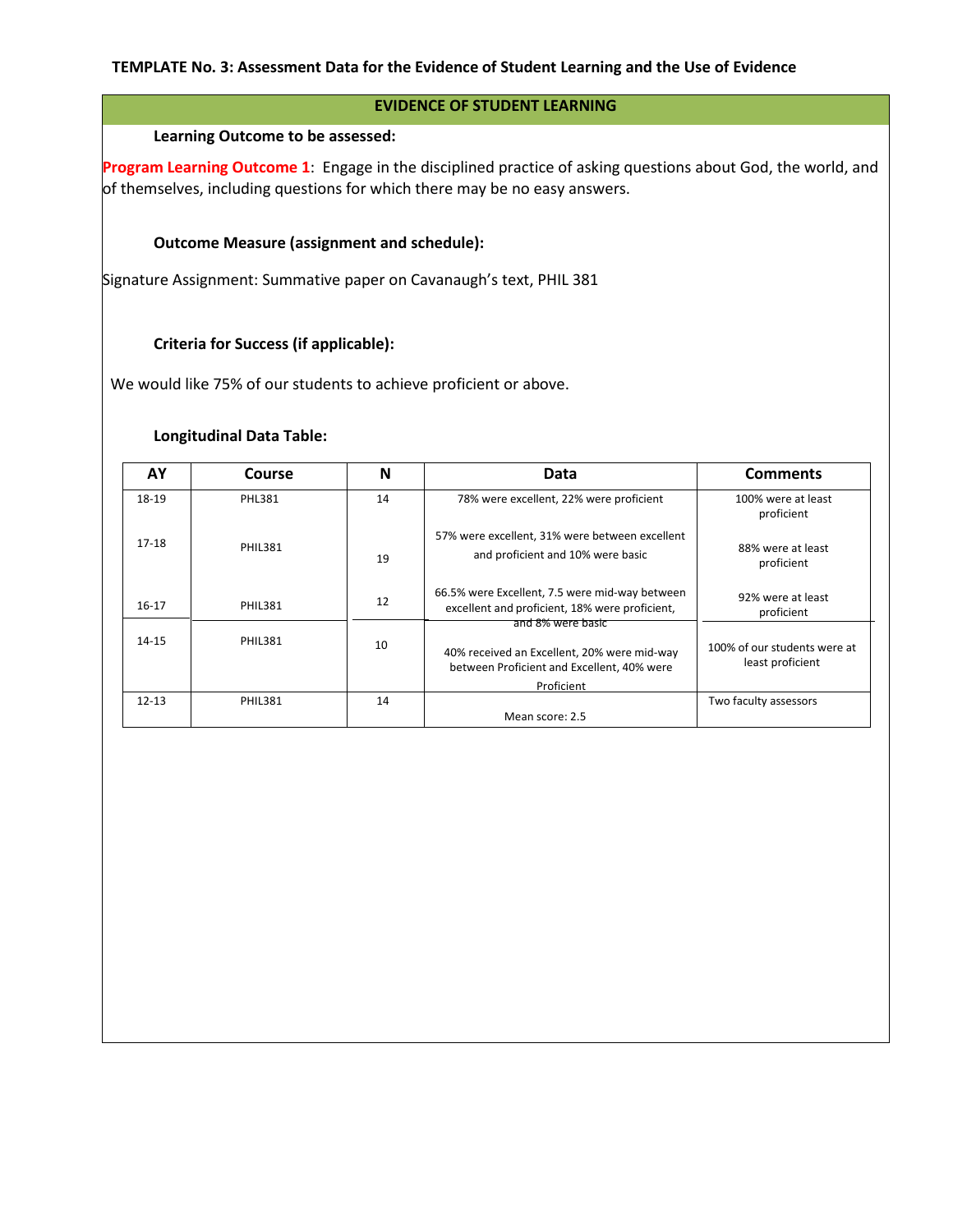# **USE OF EVIDENCE OF STUDENT LEARNING**

### **Conclusions Drawn from Data:**

The assessment shows that we are on track for achieving the outcomes. There is a higher rate of "excellence" for smaller class sizes, however.

# **Changes to be Made Based on Data:**

At 14 students, the course was large relative to recent years, though smaller than last year, and this impacted the class atmosphere and required a change in both teaching approach as well as requirements. Moreover, the venue made it difficult to achieve the sort of robust class discussion that typified other years. The longitudinal data is insufficient to show whether or not this year is anomalous. Changes: the course is typically taught as a seminar, discussion focused course. As such, there has been an emphasis on student presentations. While discussion and student presentation will remain an important component, there will be an added stress on discursive lecture, group activity, and movement/figure compare/contrast assignments when enrollment moves past the level sustainable in a seminar style environment.

#### **Rubric Used:**

\*Philosophy Rubric for PLO #1 and PLO #3

Failure: Shows minimal engagement with the topic. Failing to recognize multiple dimensions or perspectives; lacking even basic observations

Basic: Shows some engagement with the topic without elaboration; offers basic observations but rarely original insight

Proficient: Demonstrates engagement with the topic, recognizing multiple dimension and/ or perspectives; offers some insight

Excellent: Demonstrates engagement with the topic, recognizing multiple dimensions and/or perspectives with elaboration and depth, offers considerable insight

\*See www.roanoke.edu for source.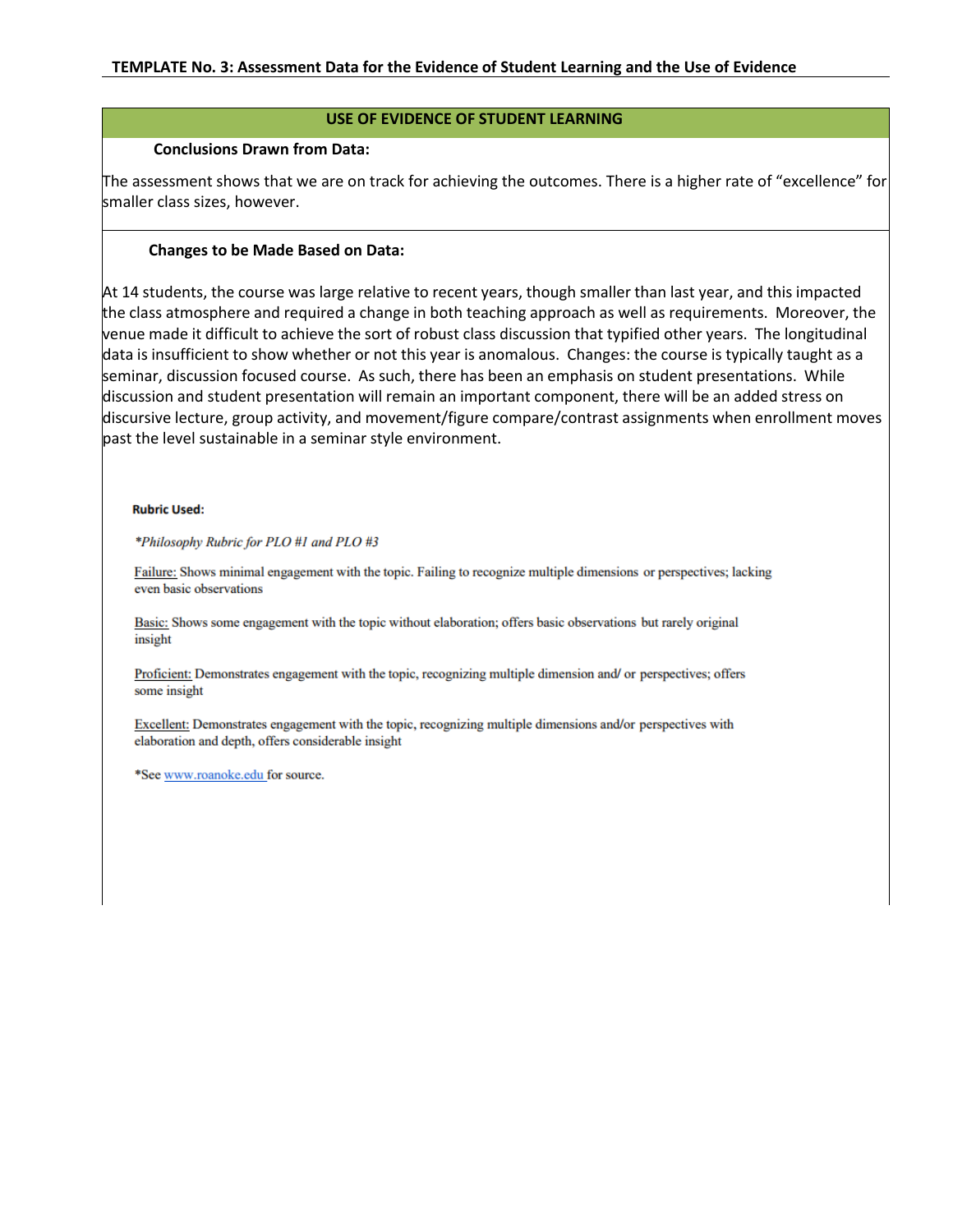#### **EVIDENCE OF STUDENT LEARNING**

### **Learning Outcome to be assessed:**

**Program Learning Outcome 2**: Students will differentiate among interrelated movements or figures in the history of philosophy.

### **Outcome Measure (assignment and schedule):**

Signature Assignment: Final Matching Exam: Students responded to an objective test that measured their proficiency according to the established rubric. The assessment tool is housed in PHL 302 Descartes through Hegel and is a matching exam at the end of the semester. Students will be asked to match philosophers with quotations from primary source readings. The quotes themselves are statements central to the philosopher and relevant to the movements within the historical period covered by the course.

### **Criteria for Success (if applicable):**

We would like 75% of our students to achieve proficient or above.

### **Longitudinal Data Table:**

14-15 PHIL 302 10 Mean Score: 90% Mean score falls within the "Excellent" range.

16-17 PHIL 302 23 Mean Score: 73% Mean score falls within the "Proficient" range. Individually, 57% scored in the "Excellent" range; 5% scored in the "Proficient" range; 38% scored in the "Basic" range.

# **17-18 PHIL 302 no offered this year**

**18-19 PHIL 302 13 Mean Score:** 75% Mean score falls within the "Proficient" range. Individually, 30.7% scored in the "Excellent" range; 53.8% scored in the "Proficient" range; 15.3% scored in the "Basic" range.

#### **USE OF EVIDENCE OF STUDENT LEARNING**

**Conclusions Drawn from Data:** 84.5% of students fell in the proficient or above range, which shows a marked improvement from 16-17. This indicates that changes made in light of the 16-17 data may have had a positive impact on student learning. In any case, student success is substantially improved and the assessment data indicates programmatic success for achieving this PLO.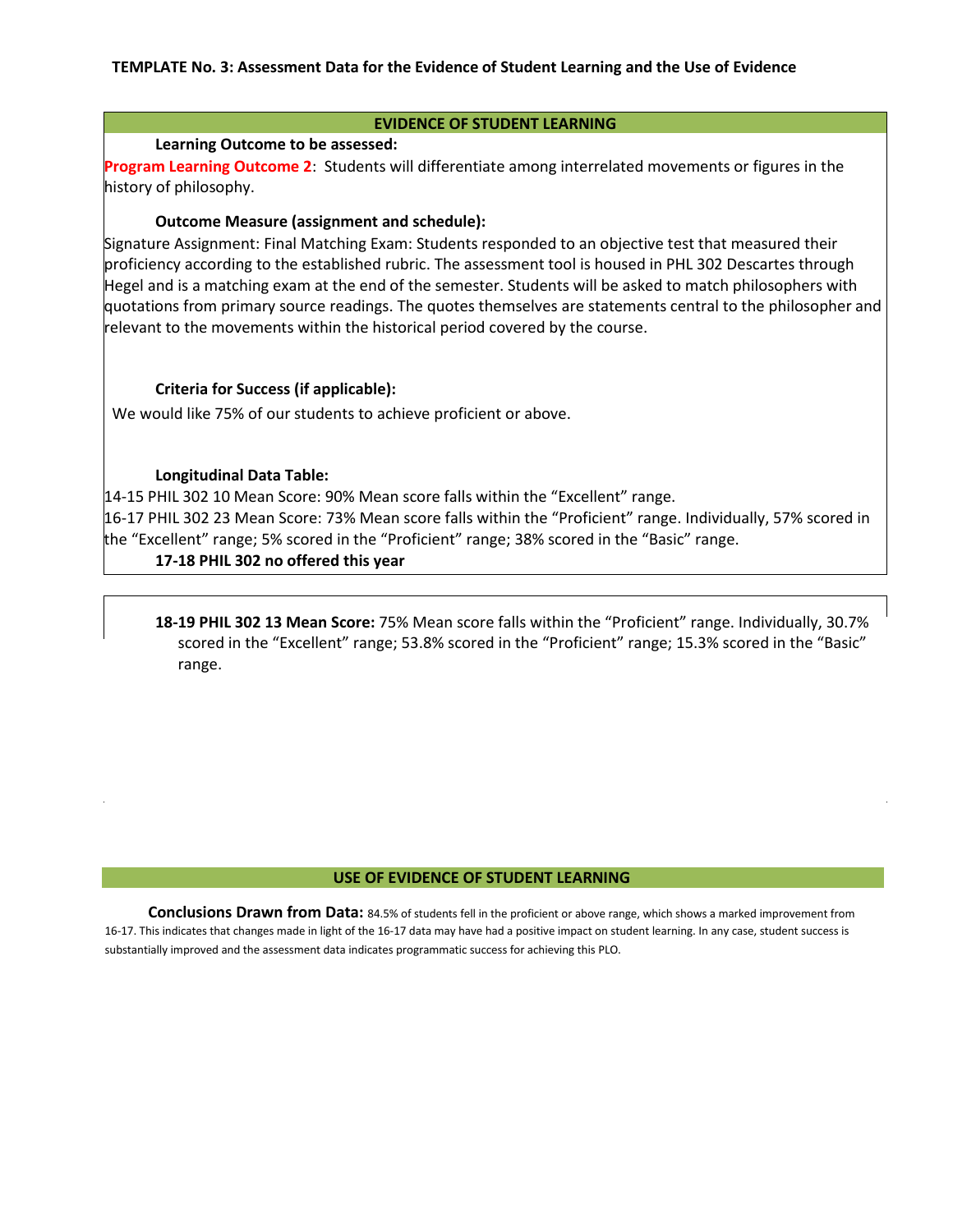**Changes to be Made Based on Data:** This year shows an enrollment of 13 (14, with one removed for low involvement for medical reasons), which is more conducive to a seminar style environment. That, coupled with the addition of more discursive lecture and group activity, seems to have improved the assessment numbers from the previous assessment year. Changes: retention of discursive lecture and group activity. In addition, the final was changed to a group oral presentation model, and that model seems to have helped with student understanding of historical movements in the history of philosophy as well as their ability to apply that understanding in a comparative way both within the period and with respect to other historical periods. This new format will be retained and additional assignments of a similar nature conceived and implemented to promulgate this increased skill.

**Rubric Used:** Final Matching Exam Scoring

Failure (below 40%) Basic (40-59%) Proficient (60-79%) Excellent (80-100%)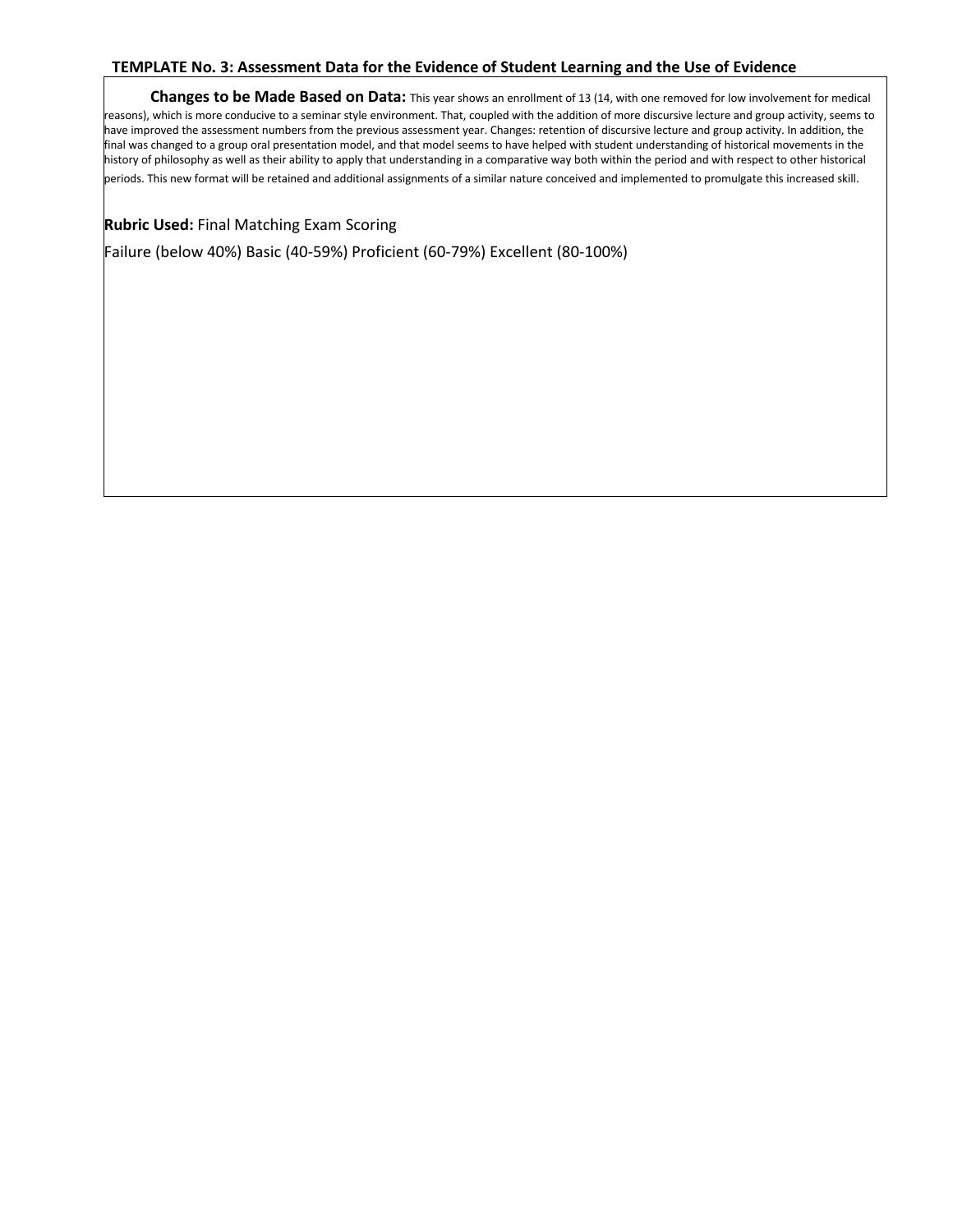#### **EVIDENCE OF STUDENT LEARNING**

### **Learning Outcome to be assessed:**

**Program Learning Outcome 3**: Evaluate the strengths and weaknesses of human reasoning or experience to provide an adequate account of significant issues that relates to our human condition, the world, ethics, and Christian life.

### **Outcome Measure (assignment and schedule):**

Signature Assignment: Summative paper on Cavanaugh's text, PHIL 381

# **Criteria for Success (if applicable):**

We would like 75% of our students to achieve proficient or above.

#### **Longitudinal Data Table:**

| AY        | Course         | N  | Data                                                                                                                                       | <b>Comments</b>                  |
|-----------|----------------|----|--------------------------------------------------------------------------------------------------------------------------------------------|----------------------------------|
| 18-19     | <b>PHIL381</b> | 14 | 78% excellent, 22% proficient                                                                                                              | 100% at least proficient         |
| $17 - 18$ | <b>PHIL381</b> | 19 | 57% were excellent, 31% were between excellent and proficient and 10%<br>were basic                                                        | 88% were at least<br>proficient  |
| $16 - 17$ | <b>PHIL381</b> | 17 | 30% were excellent, 35% were mid-way between excellent and<br>proficient, 30% were proficient, and 5% were between basic and<br>proficient | 100% were at least<br>proficient |
| 14-15     | <b>PHIL381</b> |    | 100% of our students were at least proficient, 40% received an                                                                             | Two faculty assessors            |
|           |                | 10 | Excellent, 20% were mid-way between Proficient and Excellent, 40%                                                                          |                                  |
|           |                |    | were proficient                                                                                                                            |                                  |
| $12 - 13$ | <b>PHIL381</b> | 14 | Mean score: 2.46                                                                                                                           | Two faculty assessors            |

#### **USE OF EVIDENCE OF STUDENT LEARNING**

### **Conclusions Drawn from Data:**

The assessment shows that we are on track for achieving the outcomes. There is a higher rate of "excellence" for smaller class sizes, however.